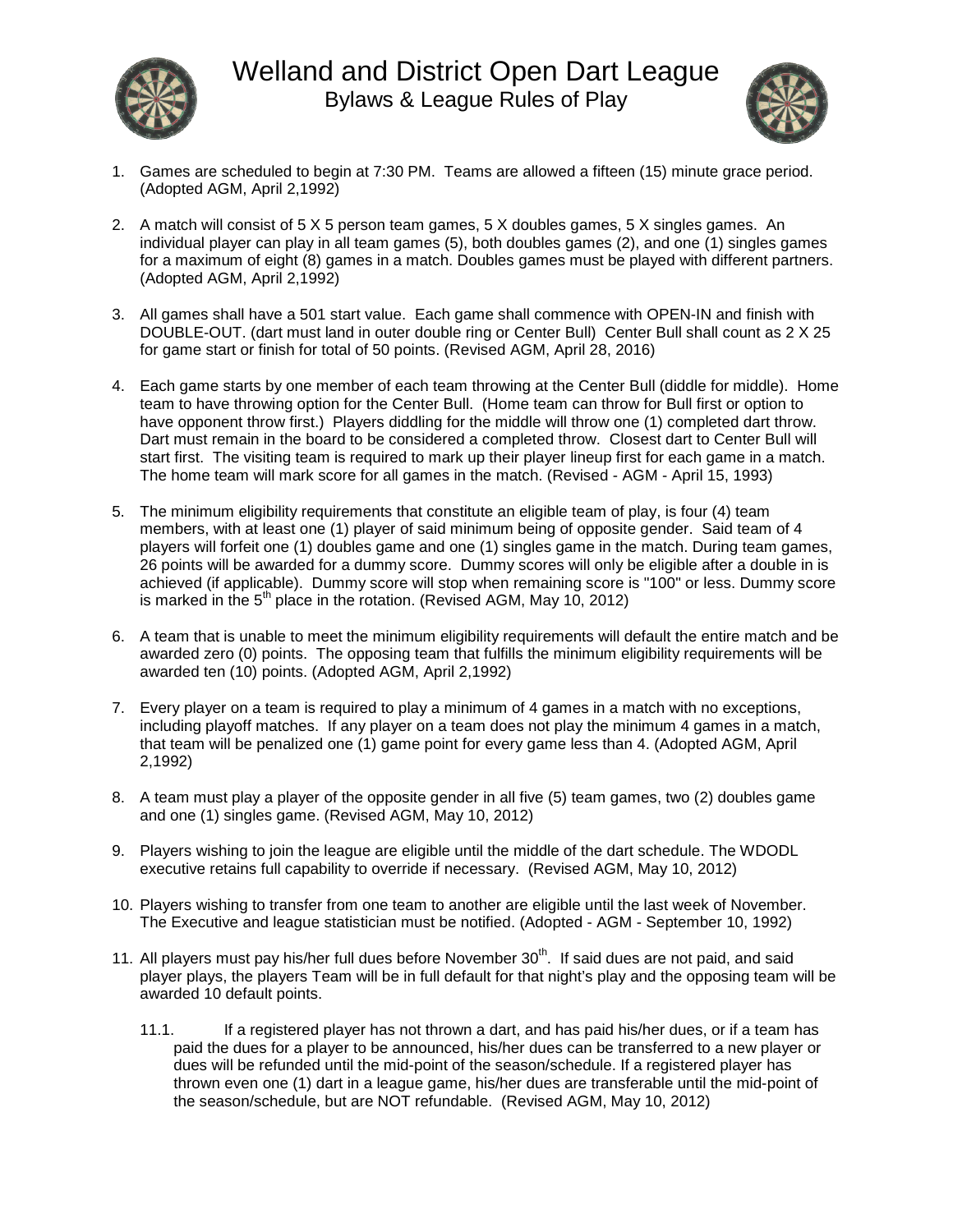



- 12. If an ineligible player plays, the team is in full default. Opponents are awarded ten (10) points. (Adopted AGM - April 16, 1998)
- 13. If a player throws out of turn, the error must be caught before one player from each team has thrown or the score stands. If the error is caught, the offending player's score is erased and loses their turn. The player whose turn it is throws. If the opposing team has not thrown out of order, their score stands. The proper rotation continues.
- 14. Cancellation of a scheduled match between two teams is feasible only in the case of inclement weather. It will be the responsibilities of the team captains to: 1) Contact the other captain or cocaptain to verify the weather conditions and agree upon the cancellation of the scheduled match. 2) Notify their own team members of the cancellation. 3) Reschedule and complete the cancelled match within 2 weeks. 4) Notify the league statistician of the cancellation and the rescheduled make up date. (Revised - AGM - April 16, 1998)
	- 14.1. If a make-up match is not played within the initial 2 week period, the Executive can set a firm date to play the match within the following 2 week period. (Adopted AGM, May 19, 2011)
	- 14.2. A team failing to fulfill minimum player requirements on a re-scheduled make-up night will be in default, regardless of which team requested the make-up in the first place. (Adopted AGM, May 19, 2011)<br>14.3. Any may
	- Any match cancelled in the 1<sup>st</sup> half of the season should be rescheduled and played within the  $1<sup>st</sup>$  half or 2 week periods as per rule #14 (Adopted AGM, May 19, 2011)
- 15. Cancellation of a scheduled match between two teams is feasible only in the case of inclement weather at the discretion of the league executive. In other words, unless the executive calls a night there will no longer be any makeups. (AGM, May 2013)
- 16. The home team is to supply the match score sheets. These sheets are to be completed as accurately as possible, and are to be verified and signed by the opposing captains. The winning team will be responsible for the delivery of the score sheet to the league statistician or can be dropped off in the assigned deposit box located at Royal Canadian Legion Branch #4. Score sheets are required to be received by the following Tuesday after a completed match. A penalty of two (2) points will be deducted from the winning team for failure to forward completed score sheets. (Revised AGM - April 16, 1998)
	- 16.1. Statistician will accept emailed picture of a completed and signed scoresheet. Please ensure that such picture is clear and legible. (As per 2016-2017 Season, Kick-Off event)
- 17. In case of disputes between two (2) teams only, the Executive plus one (1) member from each disputing team will decide the outcome. In case of disputes between more than two (2) teams, the Executive and all team captains will decide the outcome. (Adopted AGM, April 2,1992)
- 18. A protest about the score attained, called or recorded, after the retrieval of the player's darts, shall not be upheld. It is the responsibility of the player to verify his/her score before removing his/her darts from the board. Scorekeeper has final say. (Adopted AGM, April 2,1992)
- 19. Errors in arithmetic shall stand as written on the scoreboard unless corrected prior to the next throw of the player whose score is in error. In case of Doubles/Team matches, such errors must be rectified prior to the next turn of any partner/player on that team.
- 20. No indication of the required "double out" shall be given by the Scorekeeper. (EG: "32" NOT "Double 16") (Adopted AGM, April 2,1992)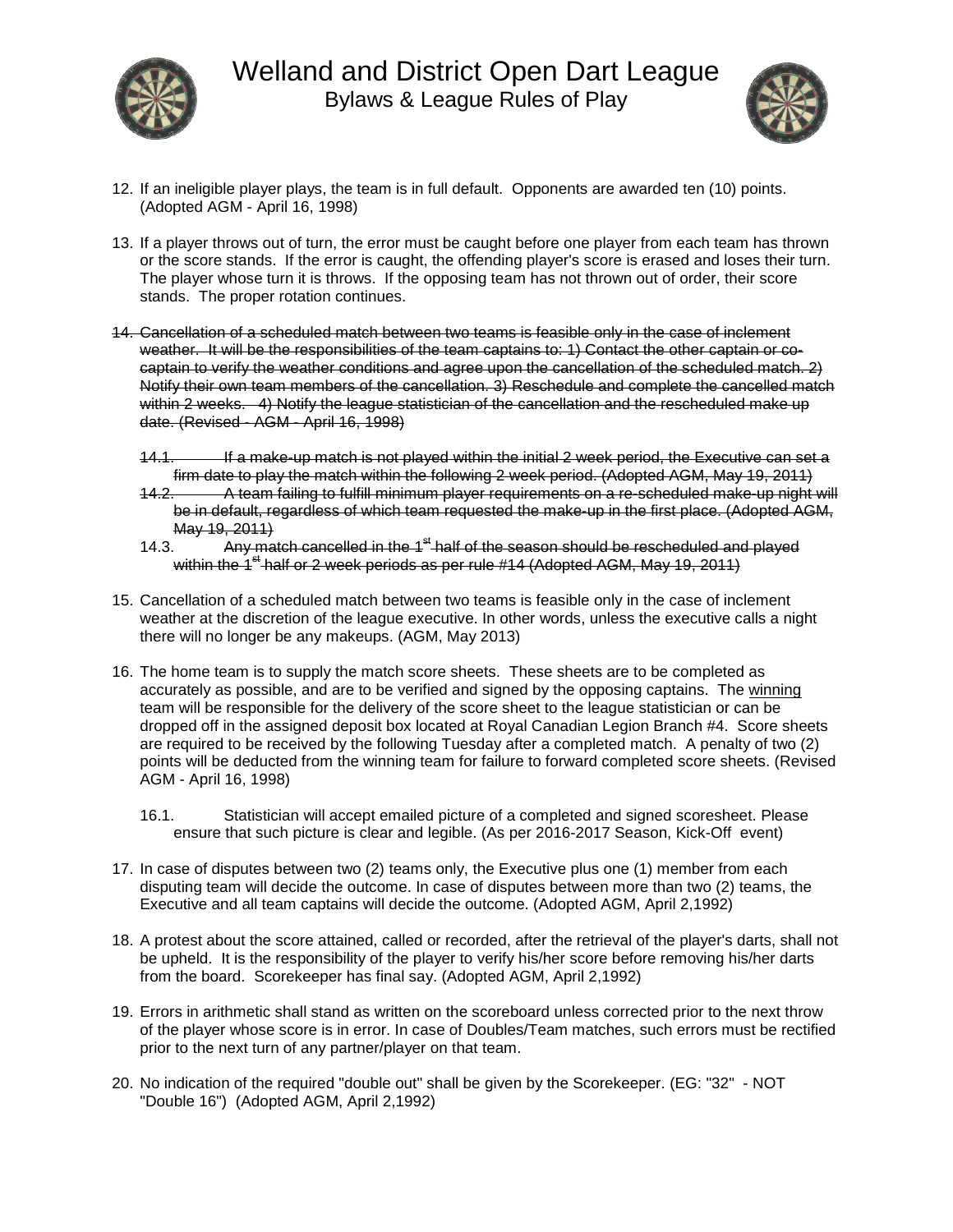



- 21. In the case of a regular season tie(s) for either first ( $1<sup>st</sup>$ ) or second ( $2<sup>nd</sup>$ ) place, a full night's schedule of games will be played to determine final regular season standings. (Adopted AGM, April 2,1992)
	- 21.1. Rule #20 applies to each division (A,B,C etc) when league has more than 1 division (Adopted AGM, May 19, 2011)
- 22. Executive and captains meeting dates are to be noted on the season's schedule. Frequency of meetings will be decided by the league executive prior to the season's start. The season's schedules are to be ready and handed out to the team captains or team representative at the season's first executive/captains meeting. (Adopted AGM, April 15, 1999)
- 23. Attendance / representation to Executive and Captains Meetings will be encouraged and awarded a maximum of two (2) point(s) per meeting which will be added to a team's league point standings. Each represented team will receive one (1) point for signing in, and an additional one (1) point for signing out at the end of the meeting. Any registered team member will be accepted as a team's representative for these meetings. Updated league standings and statistics are to be provided to the team representatives at these meetings. Any general concerns or issues for discussion / action will be welcomed at these meetings. (Adopted AGM, April 15, 1999)
- 24. Tournaments and Playoffs: (Adopted AGM, April 15, 1999) **Start Times:** Tournaments and playoffs are expected to start at the announced / scheduled times. Registration deadlines are to be a minimum of 1/2 hour prior to the scheduled start time. Deadlines are to be enforced as best as possible by organizers / conveners. **Formats:** It is the intent to have the same type of playoff format for all divisions. Tournaments and playoffs are recommended to follow a round robin format for the first round followed by knock-out rounds. The round robin games format, are to be determined by the executive and / or conveners and can be subject to change based on total registrations. **Sections:** In the event of only one (1) section, it is recommended that 50% of entries advance from the first round. In the event of two (2) or more sections, the top two (2) from each section, regardless of the number players / teams in each section, will advance from the first round.
- 24. To meet the requirements for the high percentage award, players must play 51% of eligible games thru the season. (Revised AGM, May 10, 2012)